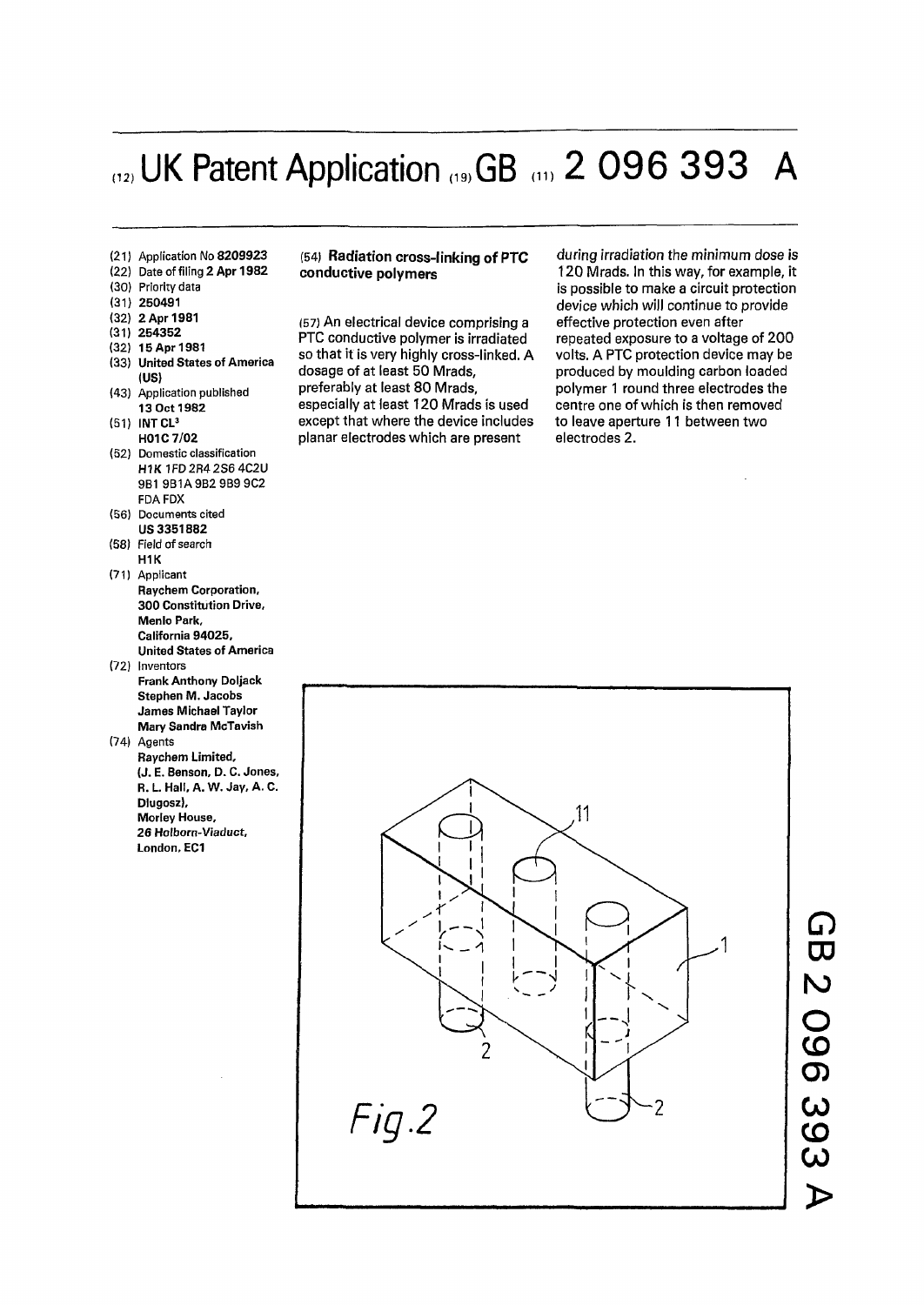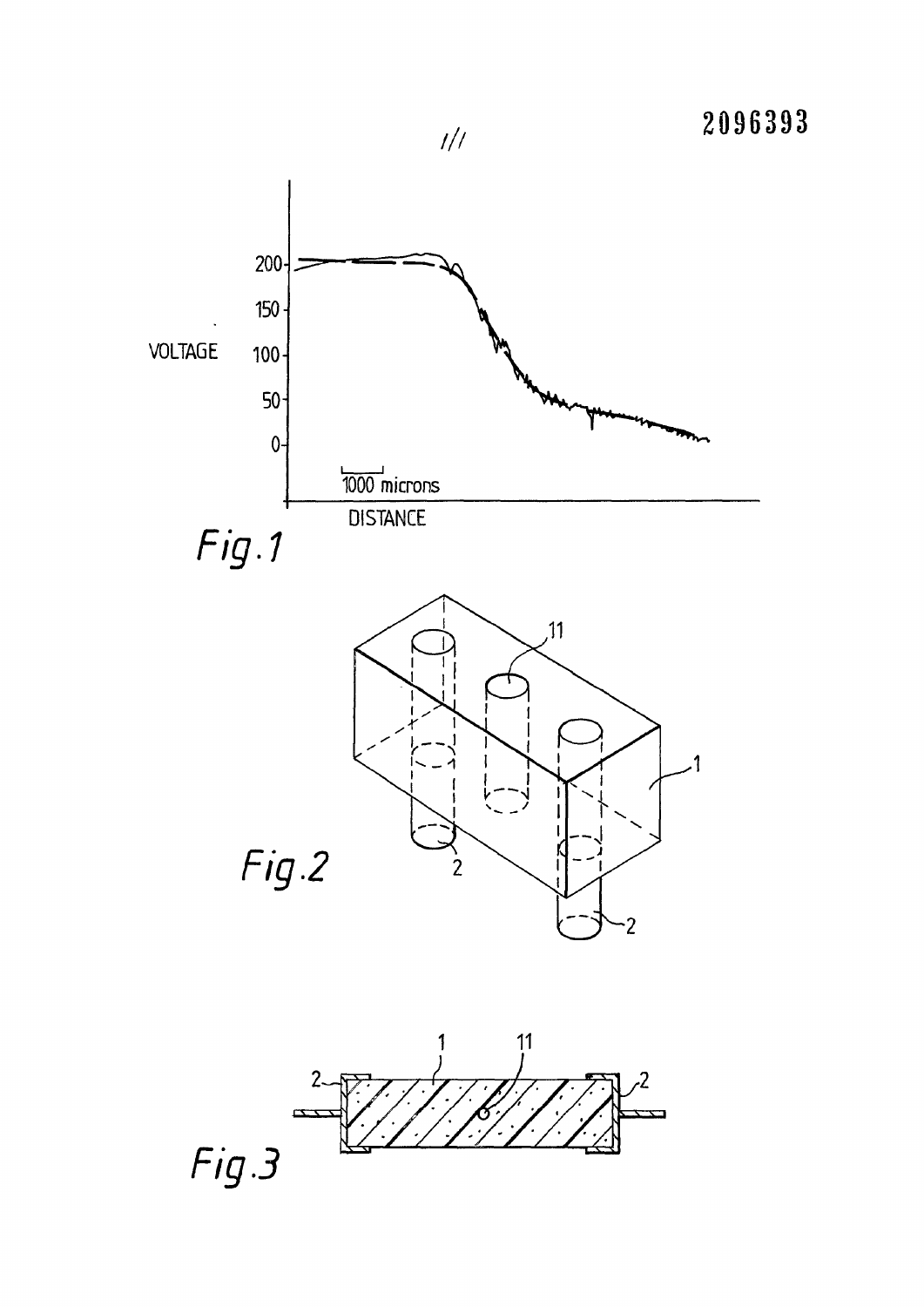#### SPECIFICATION Radiation cross-linking of PTC conductive polymers

This invention relates to the radiation cross-linking of PTC conductive polymers. Conductive polymer compositions exhibiting PTC behavior, and electrical devices comprising 5 them, have been described in published documents and in our earlier specifications. Reference may be 5 made, for example, to U.S. Patents Nos. 2,952,761,2,978,665,3,243,753, 3,351,882, 3,571,777, 3,757,086, 3,793,716, 3,823,217, 3,858,144,3,861,029,4,017,715,4,072,848,4,085,286, 4,117, 312, 4,177,376,4,177,446,4,188,276,4,237,441,4,242,573,4,246,468,4,250,400, 4,255,698,4,272,471, 4,276,466 and 4,314,230; J. Applied Polymer Science 19, 813—815 10 (1975), Klason and Kubat; Polymer Engineering and Science *18,* 649—653 (1978), Narkisetal; 10 German OLS 2,634,999,2,746,602,2,755,076,2,755,077,2,821,799 and 3,030,799; European Published Applications Nos. 0028142,0030479,0038713,0038714,0038715 and 0038718; pending European Applications No. 81,301,767.0, 81,301,768.8 and 81,302,201.9; and pending U.S. Applications Nos. 176,300, 184,647, 254,352, 272,854 and 300,709. The disclosures of these 15 patents, publications and applications are incorporated herein by reference. 15 It is known to cross-link PTC conductive polymers by radiation, and in practice the dosages employed have been relatively low, e.g. 10—20 Mrads. Higher dosages have, however, been proposed for some purposes. Thus OLS 2,634,999 recommends a dose of 20—45 Mrads; U.K. Specification No. 1,071,032 describes irradiated compositions comprising a copolymer of ethylene and a vinyl ester or 20 an acrylate monomer and 50—400% by weight of a filler, e.g. carbon black, the radiation dose being 20 about 2 to about 100 Mrads, preferably about 2 to about 20 Mrads, and the use of such compositions as tapes for grading the insulation on cables; and U.S. Patent No. 3,351,882 discloses the preparation of electrical devices by embedding planar electrodes in a PTC conductive polymer element, and then cross-linking the conductive polymer by irradiating it to a dosage of 50 to 100 Mrads. **25** The higher the voltage applied to an electrical device comprising a PTC conductive polymer, the **25**  more likely it is that intermittent application of the voltage will cause the device to fail. This has been a serious problem, for example, in the use of circuit protection devices where the voltage dropped over the device in the "tripped" (i.e. high resistance) condition is more than about 200 volts [Voltages given herein are DC values or RMS values for AC power sources.] We have now discovered that the **30** likelihood of such failure can be substantially reduced by irradiating the conductive polymer so that it is **30**  very highly cross-linked. In its first aspect, the invention provides a process for the preparation of an electrical device comprising (a) a cross-linked PTC conductive polymer element and (b) two electrodes which can be connected to a power source to cause current to flow through the PTC element, which process **35** comprises cross-linking the PTC element by irradiating it to a dosage of at least 50 Mrads, subject to **35**  the proviso that if each of the electrodes has a substantially planar configuration, then either (a) the element is irradiated to a dosage of at least 120 Mrads, or (b) the electrodes are metal foil electrodes which are secured to the PTC element after it has been cross-linked. Our experiments indicate that the higher the radiation dose, the greater the number of "trips" (i.e. **40** conversions to the tripped state) a device will withstand without failure. The radiation dose is, **40**  therefore, preferably at least 60 Mrads, particularly at least 80 Mrads, with yet higher dosages, e.g. at least 120 Mrads or at least 160 Mrads, being preferred when satisfactory PTC characteristics are maintained and the desire for improved performance outweighs the cost of radiation. We have further discovered a method of determining the likelihood that a device will withstand a 45 substantial number of trips at a voltage of 200 volts. This method involves the use of a scanning 45 electron microscope (SEM) to measure the maximum rate at which the voltage changes in the PTC element when the device is in the tripped state. This maximum rate occurs in the so-called "hot zone" of the PTC element. The lower the maximum rate, the greater the number of trips that the device will withstand. Accordingly, the present invention provides, in a second aspect, an electrical device which 50 comprises (a) a radiation cross-linked PTC conductive polymer element and (b) two electrodes which 50 can be connected to a power source to cause current to flow through the PTC element, said device, when subjected to SEM scanning (as hereinafter defined), showing a maximum difference in voltage between two points separated by 10 microns which is less than 4.2 volts, e.g. less than 4.0 volts, preferably less than 3.0 volts, particularly less than 2.0 volts, especially less than 1.0 volt, subject to 55 the proviso that if each of the electrodes has a substantially planar configuration, the maximum 55 difference is less than 3 volts. The term "SEM scanning" is used herein to denote the following procedure. The device is inspected to see whether the PTC element has an exposed clean surface which is suitable for scanning in an SEM and which lies between the electrodes. If there is no such surface, then one is created, 60 keeping the alteration of the device to a minimum. The device (or a portion of it if the device is too 60 large, e.g. if it is an elongate heater) is then mounted in a scanning electron microscope so that the electron beam can be traversed from one electrode to the other and directed obliquely at the clean exposed surface. A slowly increasing current is passed through the device, using a DC power source of 200 volts, until the device has been "tripped" and the whole of the potential dropped across it. The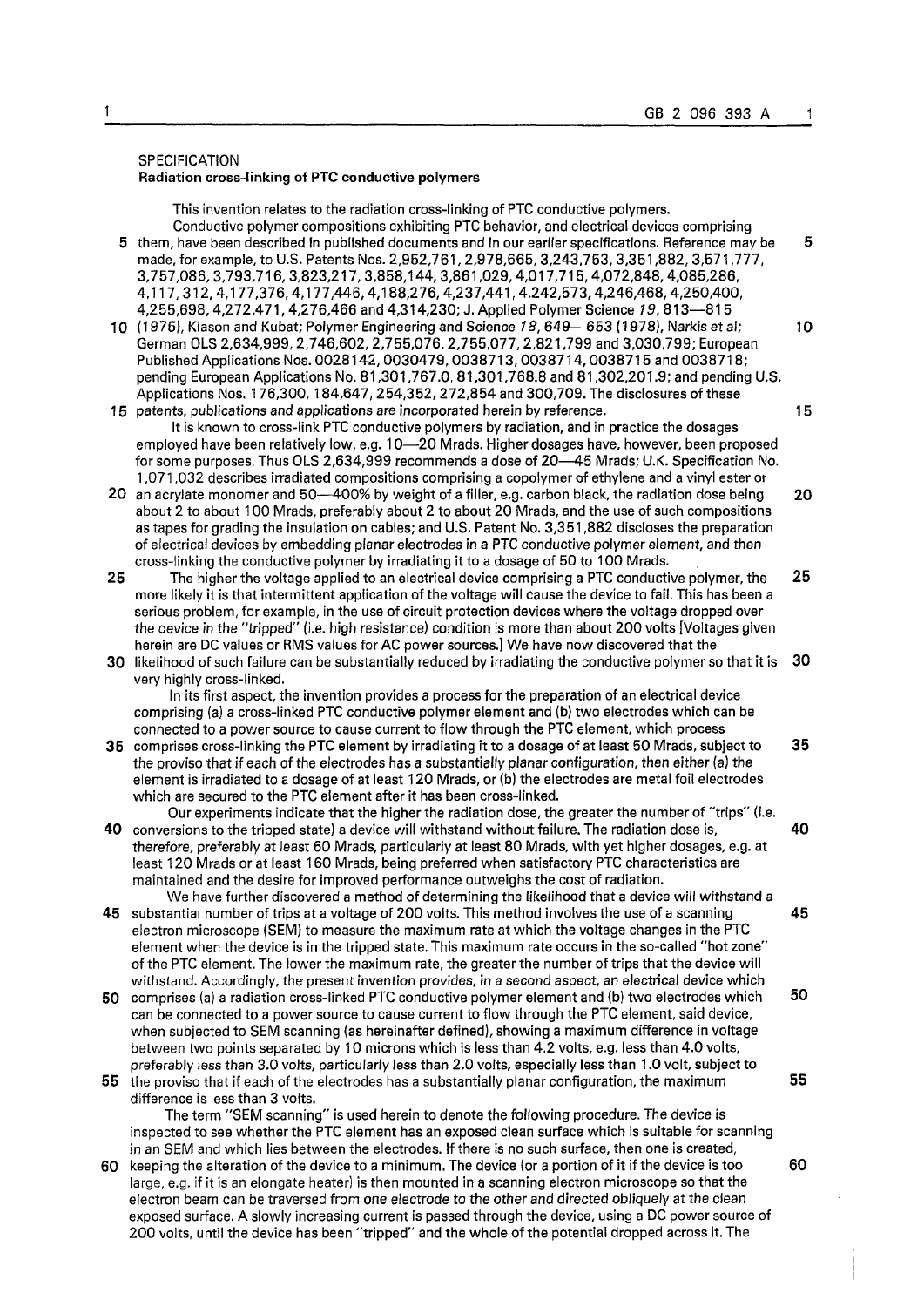$\frac{4}{3}$ 

 $\frac{1}{2}$ 

k,

 $\mathbf{r}$ 

|                 | electron beam is then traversed across the surface and, using voltage contrast techniques known to<br>those skilled in the art, there is obtained a photomicrograph in which the trace is a measure of the<br>brightness (and hence the potential) of the surface between the electrodes; such a photomicrograph is<br>often known as a line scan. A diagrammatic representation of a typical photomicrograph is shown in<br>5 Figure 1. It will be seen that the trace has numerous small peaks and valleys and it is believed that<br>these are due mainly or exclusively to surface imperfections. A single "best line" is drawn through the<br>trace (the broken line in Figure 1) in order to average out small variations, and from this "best line", the<br>maximum difference in voltage between two points separated by 10 microns is determined. | 5  |
|-----------------|------------------------------------------------------------------------------------------------------------------------------------------------------------------------------------------------------------------------------------------------------------------------------------------------------------------------------------------------------------------------------------------------------------------------------------------------------------------------------------------------------------------------------------------------------------------------------------------------------------------------------------------------------------------------------------------------------------------------------------------------------------------------------------------------------------------------------------------------------------|----|
| 10 <sub>1</sub> | When reference is made herein to an electrode "having a substantially planar configuration", we<br>mean an electrode whose shape and position in the device are such that substantially all the current<br>enters (or leaves) the electrode through a surface which is substantially planar.<br>The present invention is particularly useful for circuit protection devices, but it also applicable to<br>heaters, particularly laminar heaters. In one class of devices, each of the electrodes has a columnar<br>shape. Such a device is shown in isometric view in Figure 2, in which wire electrodes 2 are embedded                                                                                                                                                                                                                                    | 10 |
| 15              | in PTC conductive polymer element 1 having a hole through its centre portion.<br>In a second class of devices, usually circuit protection devices,                                                                                                                                                                                                                                                                                                                                                                                                                                                                                                                                                                                                                                                                                                         | 15 |
| 20              | (A) the PTC element is in the form of a strip with substantially planar parallel ends, the length of<br>the strip being greater than the largest cross-sectional dimension of the strip; and<br>(B) each of the electrodes is in the form of a cap having (i) a substantially planar end which<br>contacts and has substantially the same cross-section as one end of the PTC element and (ii)<br>a side wall which contacts the side of the PTC element.                                                                                                                                                                                                                                                                                                                                                                                                  | 20 |
|                 | Such a device is shown in cross-section in Figure 3, in which cap electrodes 2 contact either end of<br>cylindrical PTC conductive polymer element 1 having a hole 11 through its centre portion.<br>In a third class of devices, usually heaters,                                                                                                                                                                                                                                                                                                                                                                                                                                                                                                                                                                                                         |    |
| 25              | (A) the PTC element is laminar; and<br>(B) the electrodes are displaced from each other so that current flow between them is along one<br>of the large dimensions of the element.                                                                                                                                                                                                                                                                                                                                                                                                                                                                                                                                                                                                                                                                          | 25 |
| 30              | In a fourth class of devices, each of the electrodes has a substantially planar configuration.<br>Meshed planar electrodes can be used, but metal foil electrodes are preferred. If metal foil electrodes<br>are applied to the PTC element before it is irradiated, there is a danger that gases evolved during<br>irradiation will be trapped. It is preferred, therefore, that metal foil electrodes be applied after the<br>radiation cross-linking step. Thus a preferred process comprises the                                                                                                                                                                                                                                                                                                                                                       | 30 |
| 35              | (1) irradiating a laminar PTC conductive polymer element in the absence of electrodes;<br>(2) contacting the cross-linked PTC element from step (1) with metal foil electrodes under<br>conditions of heat and pressure, and<br>(3) cooling the PTC element and the metal foil electrodes while continuing to press them<br>together.                                                                                                                                                                                                                                                                                                                                                                                                                                                                                                                      | 35 |
| 40              | PTC conductive polymers suitable for use in this invention are disclosed in the patents and<br>applications referenced above. Their resistivity at 23°C is preferably less than 1250 ohm.cm, eg. less<br>than 750 ohm.cm, particularly less than 500 ohm.cm, with values less than 50 ohm.cm being<br>preferred for circuit protection devices. The polymeric component should be one which is cross-linked<br>and not significantly degraded by radiation. The polymeric component is preferably free of<br>thermosetting polymers and often consists essentially of one or more crystalline polymers. Suitable                                                                                                                                                                                                                                           | 40 |
| 45              | polymers include polyolefins, eg. polyethylene, and copolymers of at least one olefin and at least one<br>olefinically unsaturated monomer containing a polar group. The conductive filler is preferably carbon<br>black. The composition may also contain a non-conductive filler, eg. alumina trihydrate. The<br>composition can, but preferably does not, contain a radiation cross-linking aid. The presence of a cross-<br>linking aid can substantially reduce the radiation dose required to produce a particular degree of cross-<br>linking, but its residue generally has an adverse effect on electrical characteristics.                                                                                                                                                                                                                       | 45 |
| 50              | Shaping of the conductive polymer will generally be effected by a melt-shaping technique, eg. by<br>melt-extrusion or molding.                                                                                                                                                                                                                                                                                                                                                                                                                                                                                                                                                                                                                                                                                                                             | 50 |

The invention is illustrated by the following Example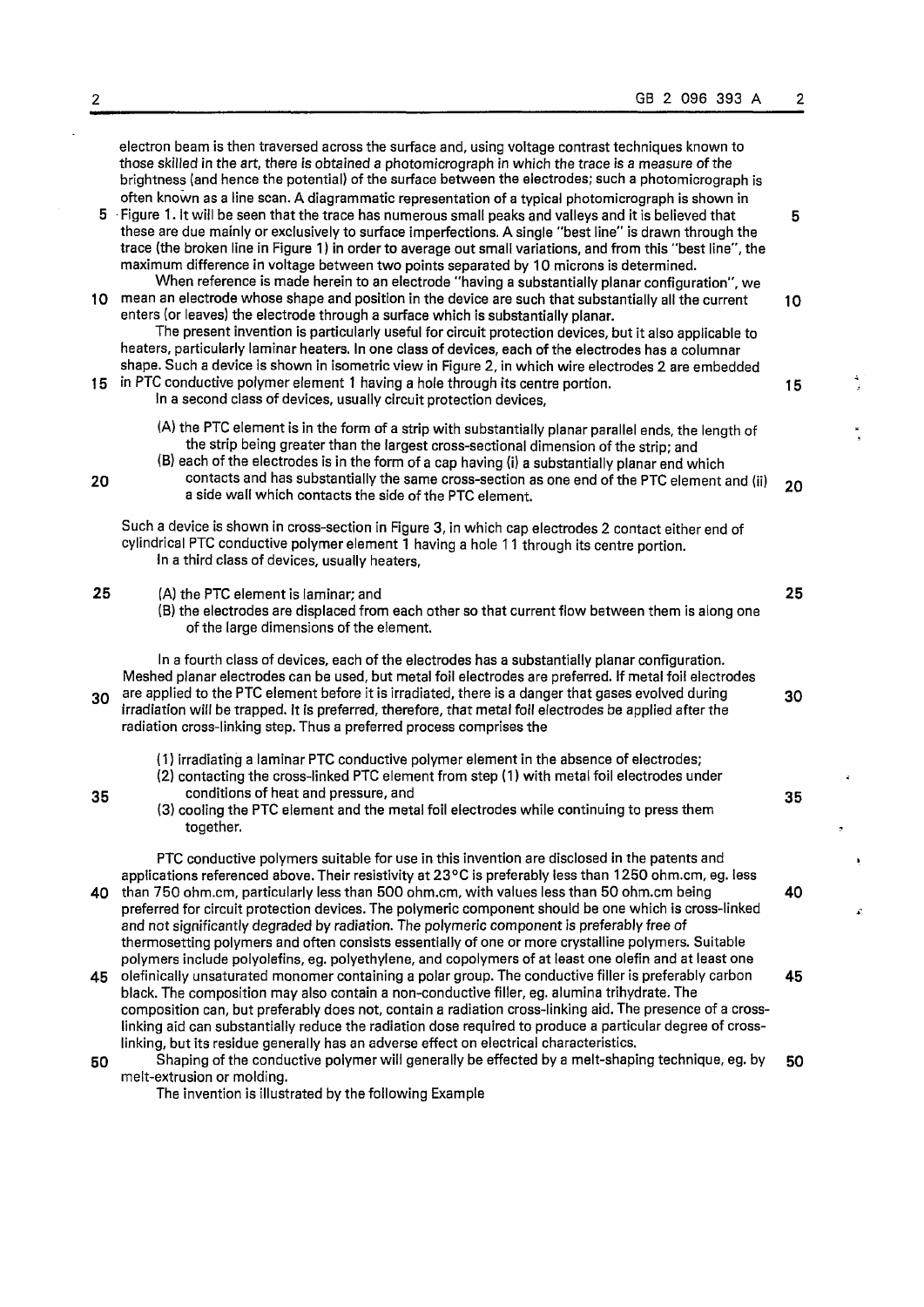## **Example**

The ingredients and amounts thereof given in the Table below were used in the Example.

|                                                                                                                                                                                                                                                                                                 |                                                                                                                                                                                                                                                                                                                                                                                                                                                                                                                                                                                                                                                                                                                                                                                                |                      | <b>Table</b> |      |                         |                  |      |    |
|-------------------------------------------------------------------------------------------------------------------------------------------------------------------------------------------------------------------------------------------------------------------------------------------------|------------------------------------------------------------------------------------------------------------------------------------------------------------------------------------------------------------------------------------------------------------------------------------------------------------------------------------------------------------------------------------------------------------------------------------------------------------------------------------------------------------------------------------------------------------------------------------------------------------------------------------------------------------------------------------------------------------------------------------------------------------------------------------------------|----------------------|--------------|------|-------------------------|------------------|------|----|
|                                                                                                                                                                                                                                                                                                 |                                                                                                                                                                                                                                                                                                                                                                                                                                                                                                                                                                                                                                                                                                                                                                                                |                      | Masterbatch  |      |                         | <b>Final Mix</b> |      |    |
| 5                                                                                                                                                                                                                                                                                               |                                                                                                                                                                                                                                                                                                                                                                                                                                                                                                                                                                                                                                                                                                                                                                                                | g                    | wt%          | voľ% | $\boldsymbol{g}$        | wt%              | voľ% | 5  |
|                                                                                                                                                                                                                                                                                                 | Carbon black<br>(Statex G)                                                                                                                                                                                                                                                                                                                                                                                                                                                                                                                                                                                                                                                                                                                                                                     | 1440                 | 46.8         | 32.0 | 1141.5                  | 33.7             | 26.7 |    |
|                                                                                                                                                                                                                                                                                                 | Polyethylene<br>(Marlex 6003)                                                                                                                                                                                                                                                                                                                                                                                                                                                                                                                                                                                                                                                                                                                                                                  | 1584                 | 51.5         | 66.0 | 1256.2                  | 37.1             | 55.2 |    |
| 10                                                                                                                                                                                                                                                                                              | Filler<br>(Hydral 705)                                                                                                                                                                                                                                                                                                                                                                                                                                                                                                                                                                                                                                                                                                                                                                         |                      |              |      | 948.3                   | 28.0             | 16.5 | 10 |
|                                                                                                                                                                                                                                                                                                 | Antioxidant                                                                                                                                                                                                                                                                                                                                                                                                                                                                                                                                                                                                                                                                                                                                                                                    | 52.5                 | 1.7          | 2.0  | 41.5                    | 1.2              | 1.6  |    |
|                                                                                                                                                                                                                                                                                                 | Notes:                                                                                                                                                                                                                                                                                                                                                                                                                                                                                                                                                                                                                                                                                                                                                                                         |                      |              |      |                         |                  |      |    |
| Statex G, available from Columbian Chemicals, has a density of 1.8 g/cc, a surface area (S) of 35<br>$m^2/g$ , and an average particle size (D) of 60 millimicrons.<br>15<br>Marlex 6003 is a high density polyethylene with a melt index of 0.3 which is available from<br>Phillips Petroleum. |                                                                                                                                                                                                                                                                                                                                                                                                                                                                                                                                                                                                                                                                                                                                                                                                |                      |              |      |                         |                  |      | 15 |
| 20                                                                                                                                                                                                                                                                                              | Hydra! 705 is alumina trihydrate available from Aluminum Co. of America.<br>The antioxidant used was an oligomer of 4,4-thio bis (3-methyl-6-5-butyl phenol) with an<br>average degree of polymerization of 3-4, as described in U.S. Patent Number 3,986,981.                                                                                                                                                                                                                                                                                                                                                                                                                                                                                                                                 |                      |              |      |                         |                  |      | 20 |
| 25                                                                                                                                                                                                                                                                                              | After drying the polymer at 70°C and the carbon black at 150°C for 16 hours in a vacuum oven,<br>the ingredients for the masterbatch were dry blended and then mixed for 12 minutes in a Banbury<br>mixer turning at high gear. The mixture was dumped, cooled, and granulated. The final mix was<br>prepared by dry blending 948.3 g. of Hydral 705 with 2439.2 g. of the masterbatch, and then mixing<br>the dry blend for 7 minutes in a Banbury mixer turning at high gear. The mixture was dumped, cooled,<br>25<br>granulated, and then dried at 70°C and 1 torr for 16 hours.<br>Using a cross-head die, the granulated final mix was melt extruded as a strip 1 cm. wide and 0.25<br>cm. thick, around three wires. Two of the wires were pre-heated 20 AWG (0.095 cm. diameter) 19/32 |                      |              |      |                         |                  |      |    |
| 30                                                                                                                                                                                                                                                                                              | stranded nickel-plated copper wires whose centers were 0.76 cm. apart, and the third wire, a 24 AWG<br>(0.064 cm. diameter) solid nickel-plated copper wire, was centered between the other two. Portions 1<br>30<br>cm. long were cut from the extruded product and from each portion the polymeric composition was<br>removed from about half the length, and the whole of the center 24 AWG wire was removed, leaving a<br>hole running through the polymeric element. The products were heat treated in nitrogen at 150°C for                                                                                                                                                                                                                                                              |                      |              |      |                         |                  |      |    |
| 35                                                                                                                                                                                                                                                                                              | 30 minutes and then in air at 110°C for 60 minutes, and were then irradiated. Samples were irradiated<br>to dosages of 20 Mrads, 80 Mrads or 160 Mrads. These samples, when subjected to SEM scanning,<br>were found to have a maximum difference in voltage between two points separated by 10 microns of<br>about 5.2, about 4.0 and about 2.0 respectively. Some of these samples were then sealed inside a<br>metal can, with a polypropylene envelope between the conductive element and the can. The resulting                                                                                                                                                                                                                                                                           |                      |              |      |                         |                  | 35   |    |
|                                                                                                                                                                                                                                                                                                 | circuit protection devices were tested to determine how many test cycles they would withstand when<br>40 tested in a circuit consisting essentially of a 240 volt AC power supply, a switch, a fixed resistor and<br>the device. The devices had a resistance of 20-30 ohms at 23°C and the fixed resistor had a<br>resistance of 33 ohms, so that when the power supply was first switched on, the initial current in the<br>circuit was 4---5 amps. Each test cycle consisted of closing the switch, thus tripping the device, and                                                                                                                                                                                                                                                           |                      |              |      |                         |                  | 40   |    |
|                                                                                                                                                                                                                                                                                                 | after a period of about 10 seconds, opening the switch and allowing the device to cool for 1 minute<br>45 before the next test cycle. The resistance of the device at 23 $\degree$ C was measured initially and after every<br>fifth cycle. The Table below shows the number of cycles needed to increase the resistance to $1-1/2$<br>times its original value.                                                                                                                                                                                                                                                                                                                                                                                                                               |                      |              |      |                         |                  | 45   |    |
|                                                                                                                                                                                                                                                                                                 |                                                                                                                                                                                                                                                                                                                                                                                                                                                                                                                                                                                                                                                                                                                                                                                                | Device Irradiated to |              |      | Resistance Increased to |                  |      |    |

|    | a Dose of | 1-1/2 Times After |    |
|----|-----------|-------------------|----|
| 50 | 20 Mrads  | $40 - 45$ cycles  | 50 |
|    | 80 Mrads  | 80—85 cycles      |    |
|    | 160 Mrads | 90—95 cycles      |    |

### **Claims**

1. A process for the preparation of an electrical device comprising (a) a cross-linked PTC 55 conductive polymer element and (b) two electrodes which can be connected to a power source to 55 cause current to flow through a PTC element, which process comprises cross-linking the PTC element by irradiating it to a dosage of at least 50 Mrads, subject to the proviso that if each of the electrodes has a substantially planar configuration, then either (a) the element is irradiated to a dosage of at least